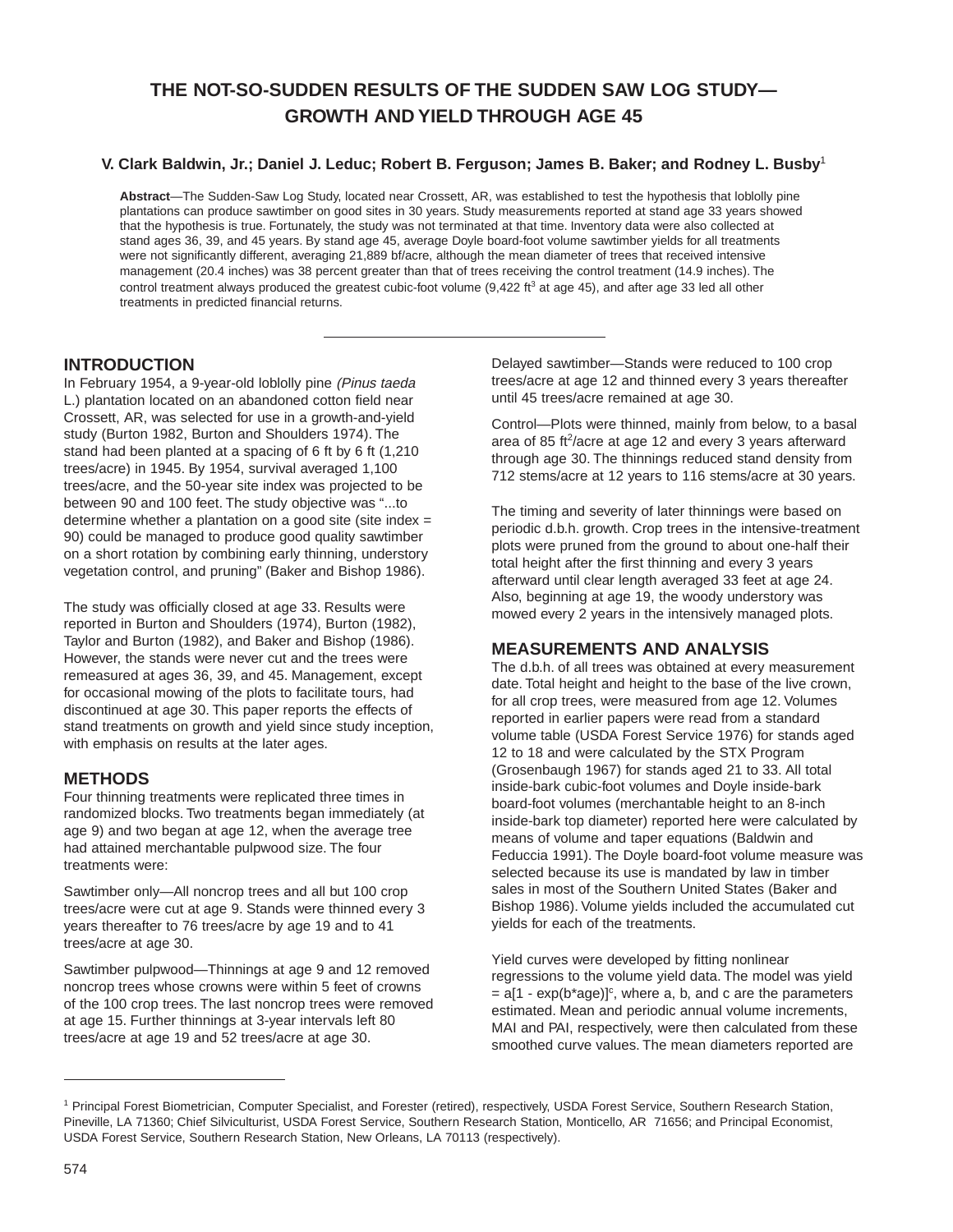prethinning values for each measurement period; the use of prethinning values minimizes the effect that thinning from below has on diameter. Differences among treatment means were tested by analysis of variance and Duncan's multiple-range test at the  $\alpha$ =0.05 level (SAS Institute 1989).

Pretax soil expectation values (SEV's) for harvest ages 30, 33, 35, 39, and 45 were calculated for each treatment so that the economics of the treatments could be compared. Current costs of management activities were gathered from forest managers, scientists, and vendors of forestry services. Louisiana stumpage prices for sawtimber and pulpwood were taken from estimates made by Timber Mart South, Inc. For each harvest, stumpage prices over a 2 year period were averaged to minimize the impact of stumpage price fluctuations on the analysis. The stands were not fully merchandized for quality products that might be obtained from stands of heavily pruned larger diameter timber. A more definitive analysis might include analysis of timber quality and a more thorough consideration of the impact of logging costs.

Some of the procedures or practices employed in the study and reflected in the economic analysis, such as the close 6-ft by 6-ft planting density, frequent mid-rotation mowing to control vegetation, and a two-log pruning regime, are not considered cost effective and thus are not utilized in the present economic climate. The fixed costs of holding the land in forestry—property taxes and miscellaneous management costs—were also not considered in this analysis. The total investment costs of the sawtimber-only, sawtimber-pulpwood, and delayed-sawtimber treatments exceeded \$660/acre, whereas the total investment cost for the control treatment was only \$161/acre. A real discount rate of 4 percent was used to calculate SEV's. The assumption was made that all prices and costs increased at the rate of inflation.

### **RESULTS**

Only the control treatment was thinned to a target basal area before age 27, so the residual basal areas for the other treatments varied, mainly according to the number of trees cut at each thinning. Basal area was always highest for the control treatment. At age 45, basal area for the control treatment was about 40  $\text{ft}^2/\text{acre}$  more than basal areas for the sawtimber-only and delayed-sawtimber treatments (98 ft<sup>2</sup> and 102 ft<sup>2</sup>, respectively), and about 30 ft<sup>2</sup>/acre more than the basal area for the sawtimberpulpwood treatment (109 $\text{ft}^2$ ).

Quadratic mean diameter (d.b.h.) was highest for the sawtimber-only treatment throughout the study. The age-45 diameters for all of the intensive treatments did not differ significantly from treatment to treatment (fig. 1). The mean diameter for the control treatment (14.9 inches) was 27 percent less than the average for the other three treatments (20.4 inches). Thus, trees in the intensively managed stands reached sawtimber size before the others did and maintained at least a 27-percent size advantage from age 18 through age 45.



Figure 1—Trends in prethinning quadratic mean diameter. Lines join data points for the remeasurement years.

There was no significant difference in mean total crop-tree height between treatments at any remeasurement year. Height averaged 94 feet at age 45. Extrapolation of these results suggests that total height will be near 100 feet at age 50, indicating that site index for the study plots is at the upper end of the range predicted (90 to 100 feet) at study installation (Burton 1982).

As would be expected, the control treatment always carried the highest total cubic-foot volume because it had the most trees per acre throughout the study. At age 45, total volume yield for the control treatment was 9,422 ft<sup>3</sup>/acre, compared to an average yield of  $6,642$  ft $3/2$ acre for the intensively managed treatments. These treatment yields, and those reported below, include all volumes cut at earlier ages.

At age 30, when this study was designed to end, the intensive treatments had produced about twice the boardfoot volume produced by the control treatment (table 1). Fifteen years later, however, board-foot volume for the control treatment, (19,778 bf/acre) had nearly caught up with the average volume yield of the other treatments (22,592 bf/acre) and was not significantly different from the other yields. Board-foot volume production of the control stand may even exceed that of the intensively managed stands in a few years (fig. 2). However, all treatments were near their predicted maximum level of annual board-foot volume productivity, so quantitative extrapolations are not warranted. Mean annual increment for cubic-foot volume maximized at age 32 for the delayed-sawtimber treatment, while the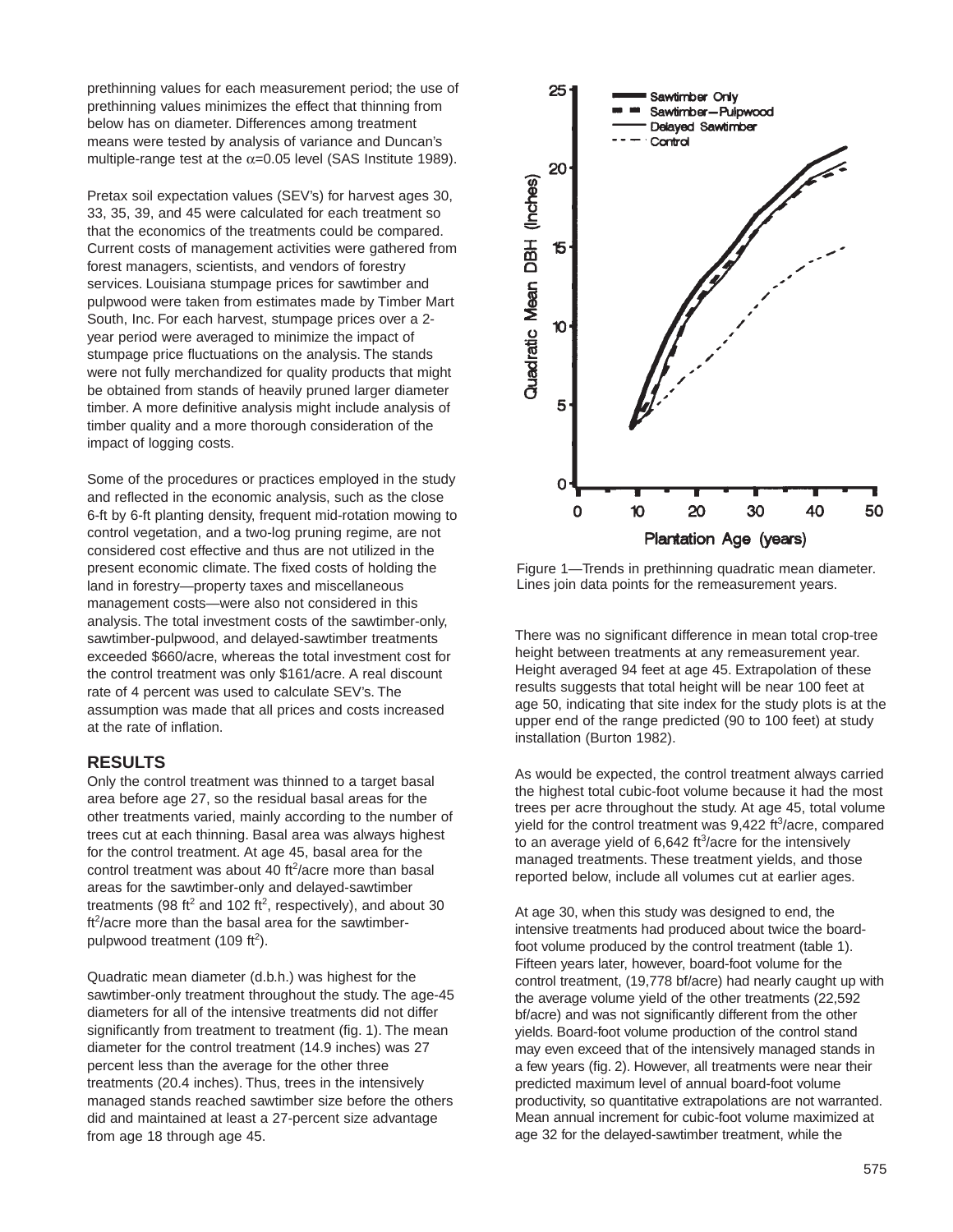Table 1—Saw log volume yield<sup>a</sup> in Doyle board foot peracre for each measurement age and treatment

|                   | Treatment <sup>b</sup> |                       |                      |          |  |  |  |  |
|-------------------|------------------------|-----------------------|----------------------|----------|--|--|--|--|
| Plantation<br>age | Sawtimber<br>only      | Sawtimber<br>pulpwood | Delayed<br>sawtimber | Control  |  |  |  |  |
| Years             |                        |                       |                      |          |  |  |  |  |
| 9                 | 0                      | 0                     | 0                    | 0        |  |  |  |  |
| 12                | ი                      | 0                     | 0                    | 0        |  |  |  |  |
| 15                | 176                    | O                     | 13                   | 0        |  |  |  |  |
| 18                | 2,008                  | 1,007                 | 869                  | 24       |  |  |  |  |
| 21                | 3,998a                 | 2,836 b               | 2,937 b              | 116 с    |  |  |  |  |
| 24                | 6,329 a                | 5,228 b               | 5,378 b              | 995 c    |  |  |  |  |
| 27                | 8,955 a                | 7,897 b               | 8,078 ab             | 2,846 с  |  |  |  |  |
| 30                | 11,415 a               | 10,402 a              | 10,335 a             | 5,151 b  |  |  |  |  |
| 33                | 13,527 a               | 12,903 a              | 12,699 a             | 8,034 b  |  |  |  |  |
| 35                | 14,811 a               | 14,636 a              | 14,577 a             | 9,928 b  |  |  |  |  |
| 39                | 18,663 a               | 18,759 a              | 18,468 a             | 14,614 b |  |  |  |  |
| 45                | 22,622 a               | 22,611 a              | 22,544 a             | 19,778 a |  |  |  |  |
|                   |                        |                       |                      |          |  |  |  |  |

a Yield is the total board-foot volume at the listed age plus the sum of all previously harvested volume

**b** Treatment means for ages 21 and above were tested for statistically significant differences with =0.05 using Duncan's multiple-range test. Means in the same row succeeded by the same letter are not significantly different (SAS Institute 1989).

maximum was achieved at age 35 for all other treatments. The maximums for Doyle board-foot volume are projected to occur at about age 48 for the intensively managed treatments and at age 52 for the control treatment (fig. 3).

Despite the very high investment costs of the intensivemanagement treatments, the SEV's of these treatments were high and reached a maximum at plantation age 39 (table 2). The delayed-sawtimber stand had the highest SEV (\$1,892/acre) among the three high-investment treatments, followed by sawtimber-pulpwood (\$1,867/acre) and sawtimber-only (\$1,732/acre). The control treatment, which was inexpensive to establish, had the highest SEV (\$2,049/acre).

### **DISCUSSION AND CONCLUSIONS**

The most significant change since the report by Burton (1982) at stand age 33 was the increase in board-foot volume and value of the timber in the control-treatment plots. That treatment passed the others financially after 33 years of growth. Of course this trend was not unexpected only the time of occurrence was unknown. In their report of the age-30 results, which included an analysis showing that the intensive-management treatments were the best financial investment, Baker and Bishop (1986) stated: " ...if the rotation were lengthened to 40 or 50 years, the results of the financial analyses would change markedly, with the



Figure 2—Trends in inside bark, Doyle board-foot volume yield per acre through age 45. Lines join data points for the remeasurement years.

Table 2—Soil expectation values (4-percent discount rate) for each treatment at each inventory starting from age 30

|                                                                      | Plantation age (years)           |                                  |                                  |                                  |                                  |  |
|----------------------------------------------------------------------|----------------------------------|----------------------------------|----------------------------------|----------------------------------|----------------------------------|--|
| Treatment                                                            | 30                               | 33                               | 35                               | 39                               | 45                               |  |
|                                                                      |                                  |                                  |                                  | Dollars --------------           |                                  |  |
| Sawtimber only<br>Sawtimber-pulpwood<br>Delayed sawtimber<br>Control | 1,502<br>1,535<br>1,548<br>1.482 | 1.591<br>1,674<br>1,683<br>1.721 | 1.606<br>1,737<br>1,775<br>1,828 | 1.732<br>1,867<br>1.892<br>2.049 | 1,636<br>1,727<br>1,791<br>2.036 |  |

conventional management undoubtedly improving in investment ranking."

However, our financial analysis does not necessarily show that intensive management does not pay. Management costs could be lowered considerably. For example, the intensive-management plots could have been established with fewer trees/acre, pruning fewer times to a one-log height, and mowing less often or not at all. Also, it may be the case that the proportion of export-quality sawtimber is higher for the intensive treatments than for the control treatment, thus implying higher value of the intensive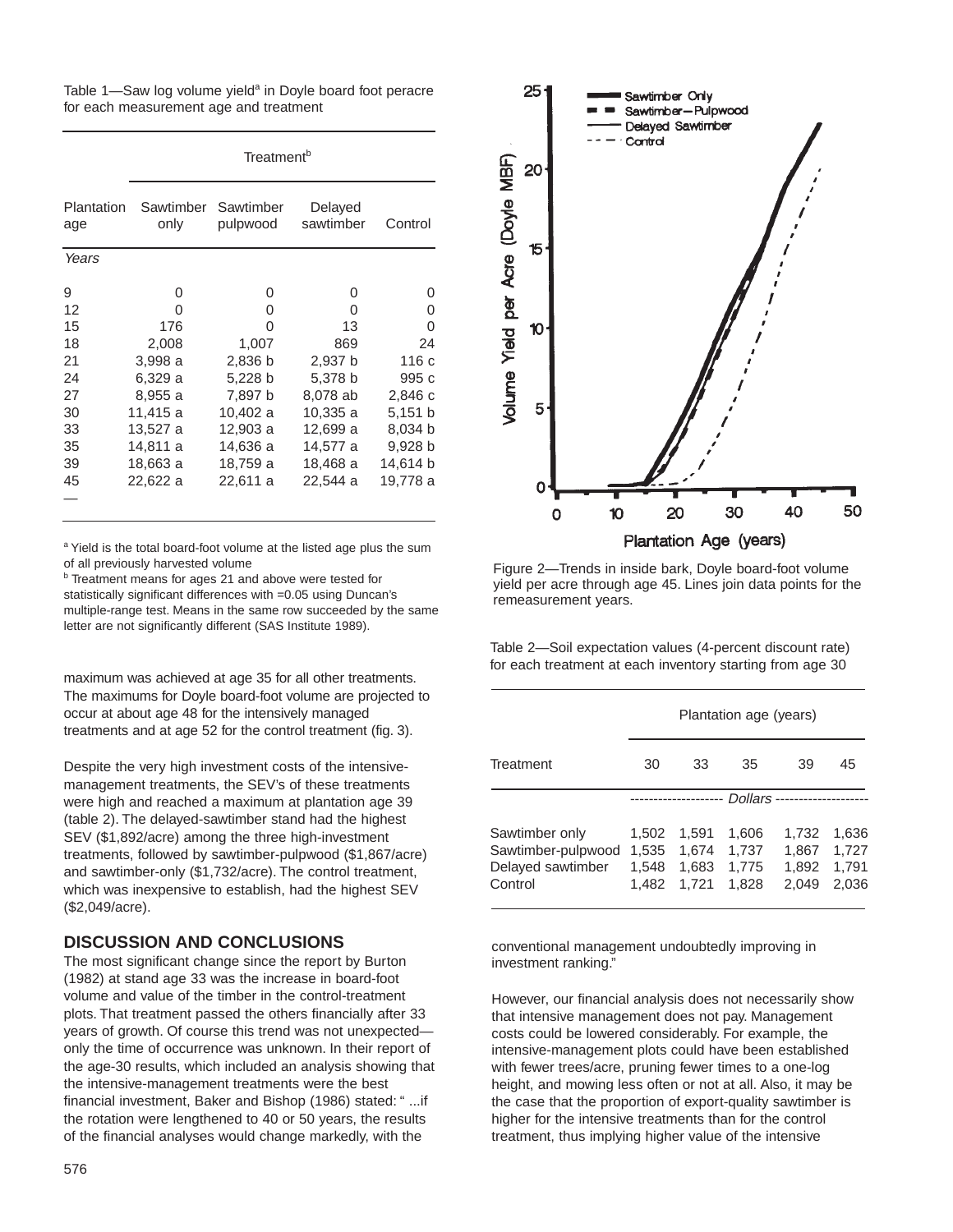

Figure 3—Regression curves for mean and periodic annual increment in Doyle board-foot volume per acre. Curves are extrapolated to stand age 60.

treatment products. Any of these adjustments could make the intensive management scenarios more profitable.

The objective of achieving sawtimber-sized loblolly pine on good sites in 30 years or less is indeed obtainable and can be obtained profitably. However, measurements made at older stand ages show that overall profits can be greater for conventionally managed stands than for intensively managed ones if stands are not harvested by age 33. It is recommended that, as Baker and Bishop (1986) proposed

earlier, landowners employing sudden-saw log silviculture use wider planting spacings, commercial thinnings only, pruning of only the very best trees to just one log-length, and early understory control to insure maximum production. Additionally, site preparation and fertilization should be considered for use on cutover lands.